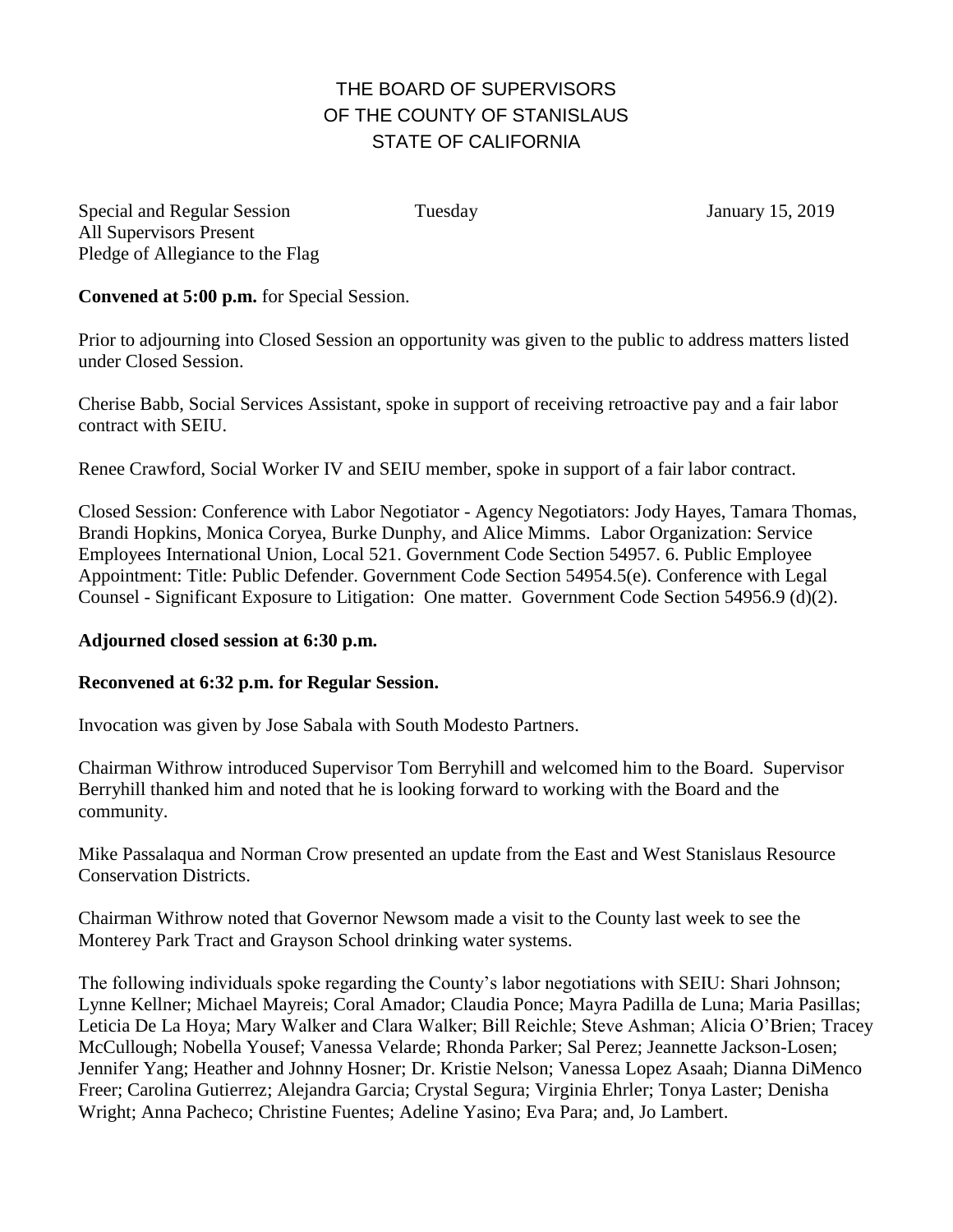Pat Wilhelm, with Stanislaus Concerned Citizens, requested that the Board oppose SB54.

Marie Roberson requested that a resolution opposing SB54 be placed on the next Board of Supervisors' agenda.

John Osgood, with Stanislaus Concerned Citizens and State of Jefferson, requested that the Board adopt a resolution opposing Sanctuary State policies.

Chiesa/DeMartini unan. Adopted the consent calendar

- **6.A.1** Approved the minutes of 01/08/2019
- **6.A.2** Appointed Romero Davis to the Stanislaus County Child Abuse Prevention Council
- 2019-0016 **6.A.3** Appointed Jeff Dirkse to the Earl Pride Scholarship Committee 2019-0017
- **6.A.4** Accepted the resignation of Maria Madrigal from the South Modesto Municipal Advisory Council 2019-0018
- **6.A.5** Accepted the resignation of Troy Willis from the Stanislaus County Veterans Advisory Commission 2019-0019
- **6.A.6** Accepted the resignation of George Gillispie from the Stanislaus County Equal Rights Commission 2019-0020
- **6.A.7** Approved the Amended Bylaws for the Eastside Water District Board of Directors

- **6.A.8** Approved the 2019 Stanislaus County Board of Supervisors' Committee Assignment List 2019-0022
- **6.B.1** Adopted the plans, specifications, and working details for the Fink Road Landfill Gas Collection and Control System Improvements Project; finds the project exempt from CEQA pursuant to Section 15308 of Title 14 of the California Code of Regulations; directed the Department of DER to send the "Notice Inviting Bids," electronically and by mail to trade journals, advertise in the newspaper as required by law, and set the deadline for submission of bids as Wednesday, 03/06/2019, at 2:00 p.m.; and, authorized the Director of DER, or designee, to oversee the public works of improvements associated with the project – DER 2019-0023
- **6.B.2** Adopted the recommended decision of the Nuisance Abatement Hearing Board regarding the cost accounting to abate the nuisance at 433 Spruce Street, Modesto, CA, CE No. 17-0186, as set forth in Amendment 1, attached to the agenda item – DER 2019-0024
- **6.B.3** Adopted the recommended decision of the Nuisance Abatement Hearing Board regarding the property at 1917 Donald Street, Modesto, CA, CE No. 18-0158, as set forth in Attachment 1, attached to the agenda item – DER 2019-0025
- **6.B.4** Adopted the recommended decision of the Nuisance Abatement Hearing Board regarding the property at 1822 East Avenue, Turlock, CA, CE No. 18-0144, as set forth in Attachment 1, attached to the agenda item – DER 2019-0026
- **6.B.5** Adopted the recommended decision of the Nuisance Abatement Hearing Board regarding the property at 5407 S. Commons Road, Turlock, CA, CE No. 18-0003, as set forth in Attachment 1, attached to the agenda item – DER 2019-0027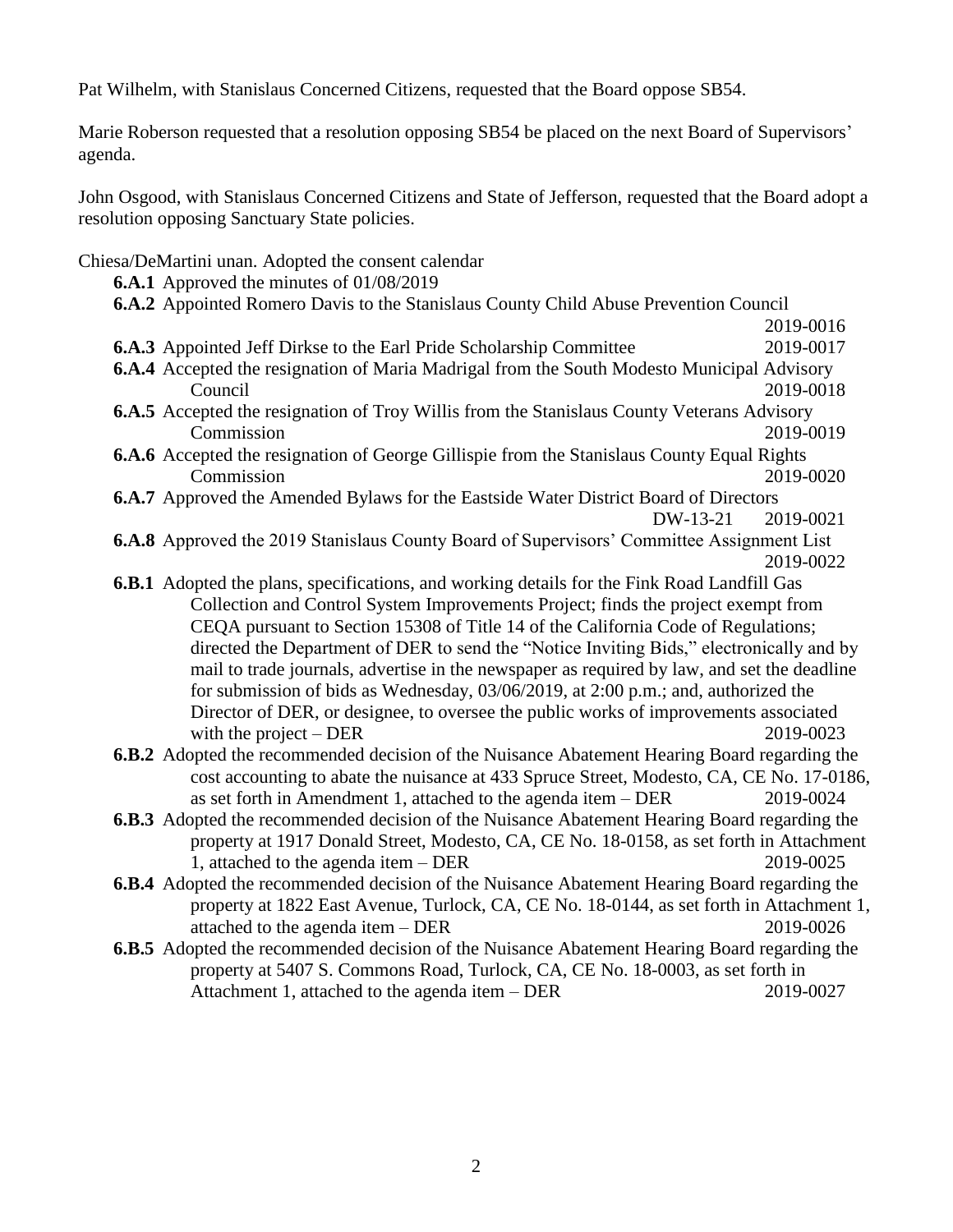- **6.B.6** Approved a Joint Exercise of Powers Agreement between Stanislaus and San Joaquin Counties to participate in a regionalized Public Health Laboratory to be operated in San Joaquin County, and authorized the transfer of the Stanislaus County Health Public Health Laboratory services to the San Joaquin County Public Health Laboratory, effective 02/01/2019; authorized the HSA Managing Director, or her designee, to execute the Joint Exercise of Powers Agreement with San Joaquin County for the Public Health Laboratory Services and subsequent amendments as reviewed and approved by County Counsel; directed Human Resources to begin the reduction in force (RIF) process of one filled fulltime Clinical Laboratory Scientist including required notifications to be effective 03/22/2019, and approved the elimination of the position classifications of Clinical Laboratory Scientist and Clinical Lab Assistant effective upon the RIF; and, authorized the HSA Managing Director, or her designee, to carry out activities related to these recommendations, including retention of specimen intake-only services – HAS
	- 2019-0028
- **6.B.7** Authorized the Director of BHRS, or his designee, to apply for, and if awarded, enter into and sign the agreements for the CA Department of Housing and Community Development "No Place Like Home Program" competitive funding program for acquiring, designing, constructing, rehabilitating, or preserving Permanent Supportive Housing for individuals with serious mental illness; and, adopted a resolution to authorize the Director of BHRS, or his designee, to apply for, sign, and accept funds in the approximate amount of \$3.3 million, including the submission of all documents required to secure funding, from the "No Place Like Home Program" competitive program – BHRS 2019-0029

Olsen/Berryhill unan. **8.1** Approved the annual progress report for the Stanislaus County Employee Mentor program at the 20<sup>th</sup> Program Anniversary; and, proclaimed January 2019 as Mentoring Awareness Month in Stanislaus County, consistent with the National Mentor Month distinction – CEO 2019-0030

Olsen/Chiesa unan. **8.2** Accepted the update on the implementation of the Assisted Outpatient Treatment  $(AOT)$  pilot program by BHRS – BHRS  $\sim 2019-0031$ 

Berryhill/DeMartini unan. **8.3** Authorized the CEO, or his designee, to negotiate and execute an agreement with the City of Modesto, authorizing the County to support the operation of the City of Modesto's outdoor shelter operations and to allow its contractors, vendors and other providers to conduct services; authorized the CEO, or his designee, to negotiate and execute an agreement with Turning Point Community Programs not to exceed \$500,000, with \$250,000 to be provided by the Stanislaus Community Foundation and the remainder to be funded by the State Department of Housing and Community Development to support the City of Modesto outdoor shelter operations; authorized the CEO, or his designee, to execute an MOU with the Stanislaus Community Foundation to accept \$250,000 for the sole purpose and use toward the cost for the County's agreement with Turning Point Community Programs; and, authorized the CEO, or his designee, to execute any other document and to perform all acts necessary to achieve the purposes of these agreements – CEO 2019-0032

**Corr 1** Referred to the Auditor-Controller, Treasurer-Tax Collector, and the Department of Environmental Services, a petition for reduction of assessment from Cabrini A. Herrera regarding tax year 2018-2019.

**Corr 2** Referred to the Auditor-Controller, documents related to the issuance of school bonds for the Waterford Unified School District.